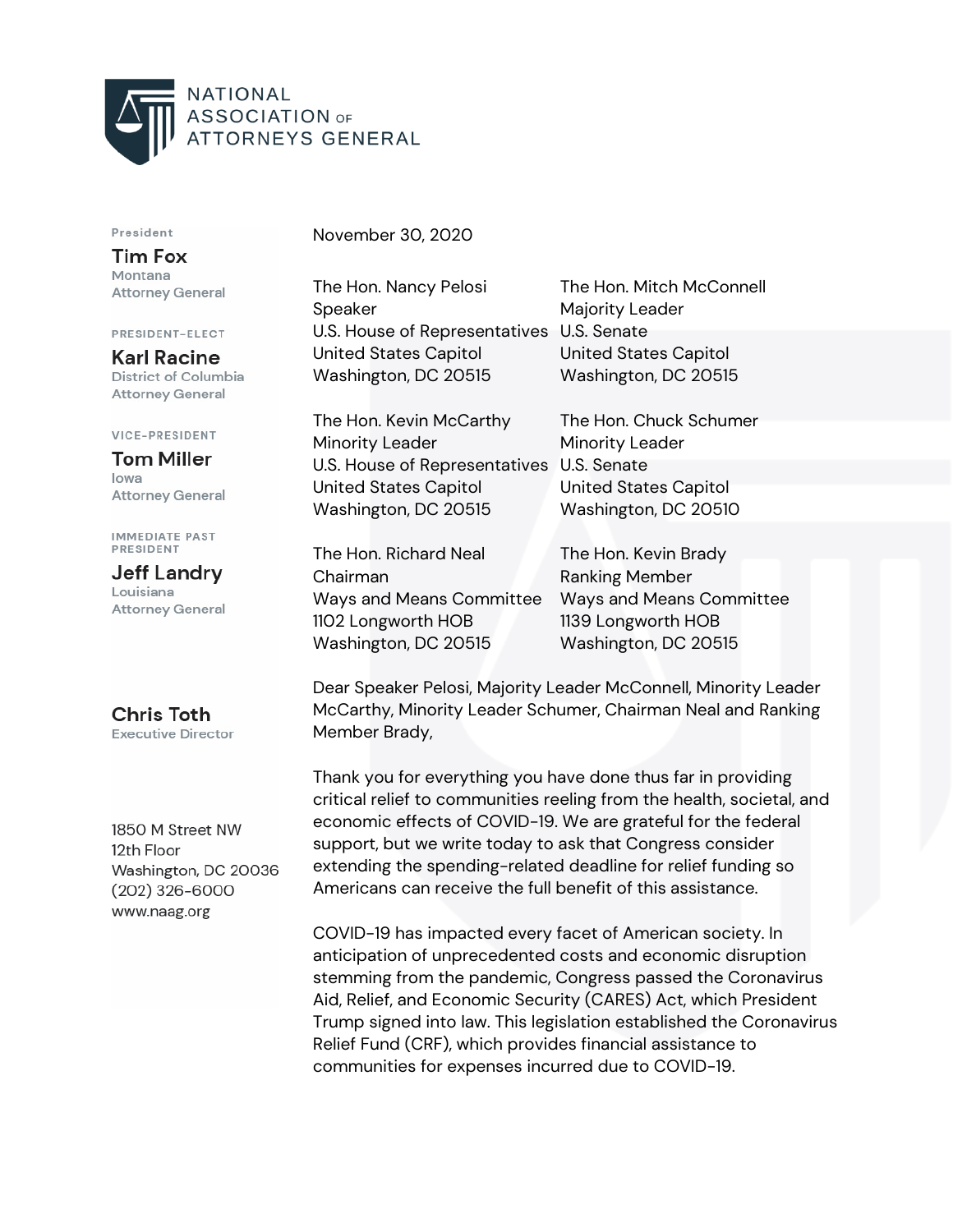One of the restrictions placed on the funding, however, limits the money's use to expenses incurred between March 1, 2020, and December 30, 2020. This time frame likely made sense in late March when the CARES Act was passed, but we have learned a great deal about COVID-19 in the past seven months. Among other things, we know that the pandemic will continue to challenge communities well beyond December 30, 2020 – a deadline that now seems unreasonable.

With COVID-19 cases rising daily in much of the country and many states still under a health emergency declaration, we urge Congress to amend the CRF program to allow state and local governments to spend the funding at least until December 31, 2021.

In some states, Attorneys General are being called upon to help distribute CARES funding, a role that has given us firsthand knowledge of the difficulties posed by the current deadline.

For example, the Ohio Attorney General's Office is administering a grant program providing reimbursement for eligible COVID-19 expenses to rape crisis centers, domestic violence shelters, and child advocacy centers. Establishing standards and procedures for a grant program took time, thus reducing the time that these organizations have had to apply for and receive reimbursements. All the while, these groups' need for COVID-related assistance has grown only more substantial, a demand that is not likely to subside anytime soon.

The CARES Act is a program that is delivering critical resources to local governments, businesses, nonprofits, and families. We collectively thank you for your leadership on this issue and hope that you will carefully consider our request to extend the deadline for eligible expenses through 2021.

Yours,

on Nille

Tom Miller **Dave Yost** Iowa Attorney General **Internal Communist Communist Communist Communist Communist Communist Communist Communist Communist Communist Communist Communist Communist Communist Communist Communist Communist Communist Communist** 

Clyle E. Siffen fr.

Clyde "Ed" Sniffen, Jr. Mitzie Jessop Taase

Leslie Rutledge Xavier Becerra

rre Yost

Acting Alaska Attorney General **American Samoa Attorney General** Acting Alaska Attorney General

Arkansas Attorney General California Attorney General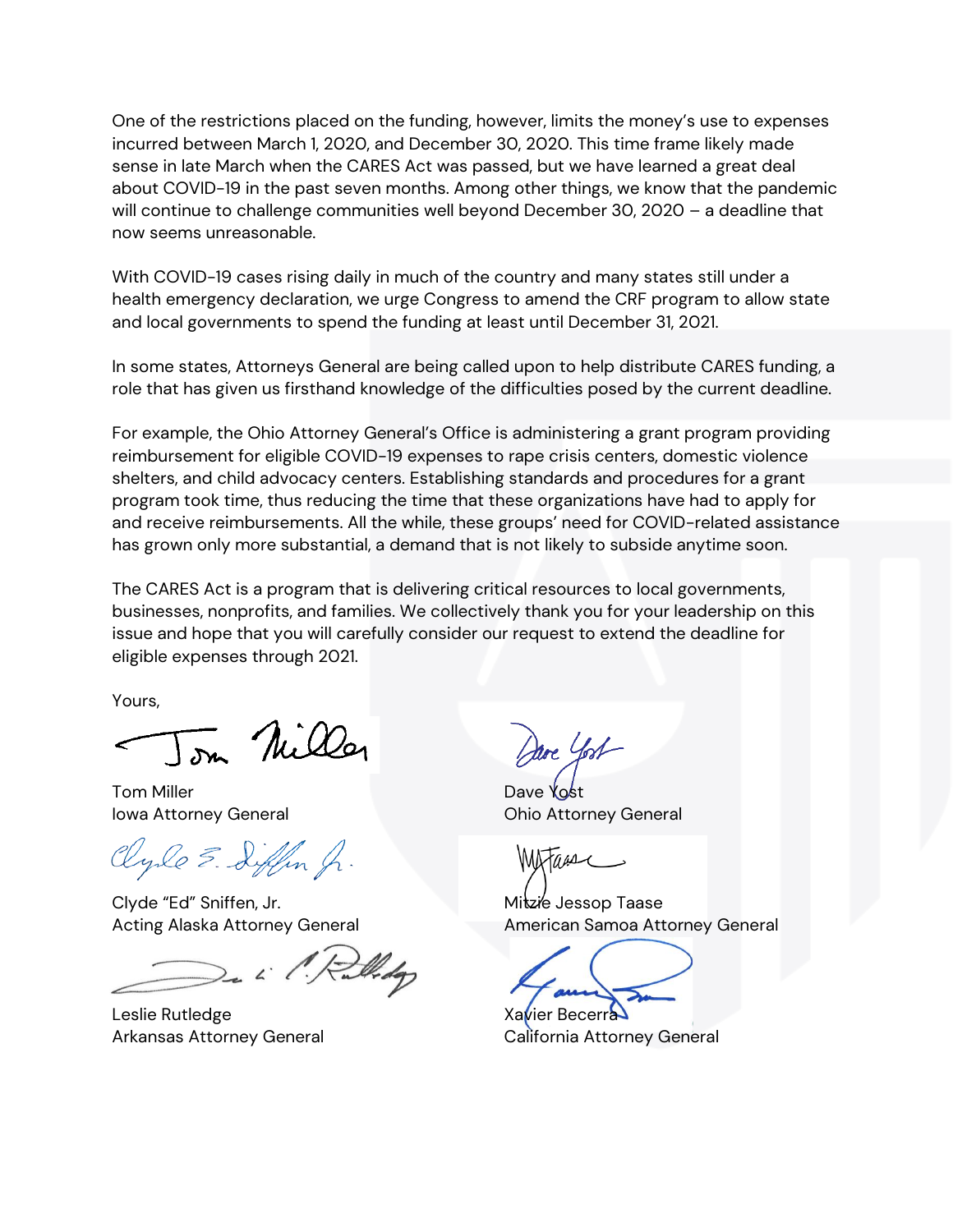Weiser Celly

athleen (Springs

Kathleen Jennings Karl A. Racine

Ashley Moody **Christopher M. Carr** 

Leevin Taitano Camacho Charles Clare E. Connors Guam Attorney General **Hawaii Attorney General** 

Lawrence Wasden **Kwame Raoul** 

thepre

Curtis T. Hill, Jr. Derek Schmidt

Daniel Cameron **Account Cameron** Aaron M. Frey Kentucky Attorney General Maine Attorney General

 $x = \Sigma +$ 

Brian Frosh **Maura Healey** 

cina

Dana Nessel **Manufath Communist Communist Communist Communist Communist Communist Communist Communist Communist Communist Communist Communist Communist Communist Communist Communist Communist Communist Communist Communist** 

Phil Weiser Colorado Attorney General Connecticut Attorney General

Delaware Attorney General **District of Columbia Attorney General** 

Belreh

Florida Attorney General Georgia Attorney General

Con E

Idaho Attorney General **Illinois Attorney General** 

enk Schmilt

Indiana Attorney General **Kansas Attorney General** 

aron h. Fren

Maryland Attorney General Massachusetts Attorney General

Michigan Attorney General **Minnesota Attorney General**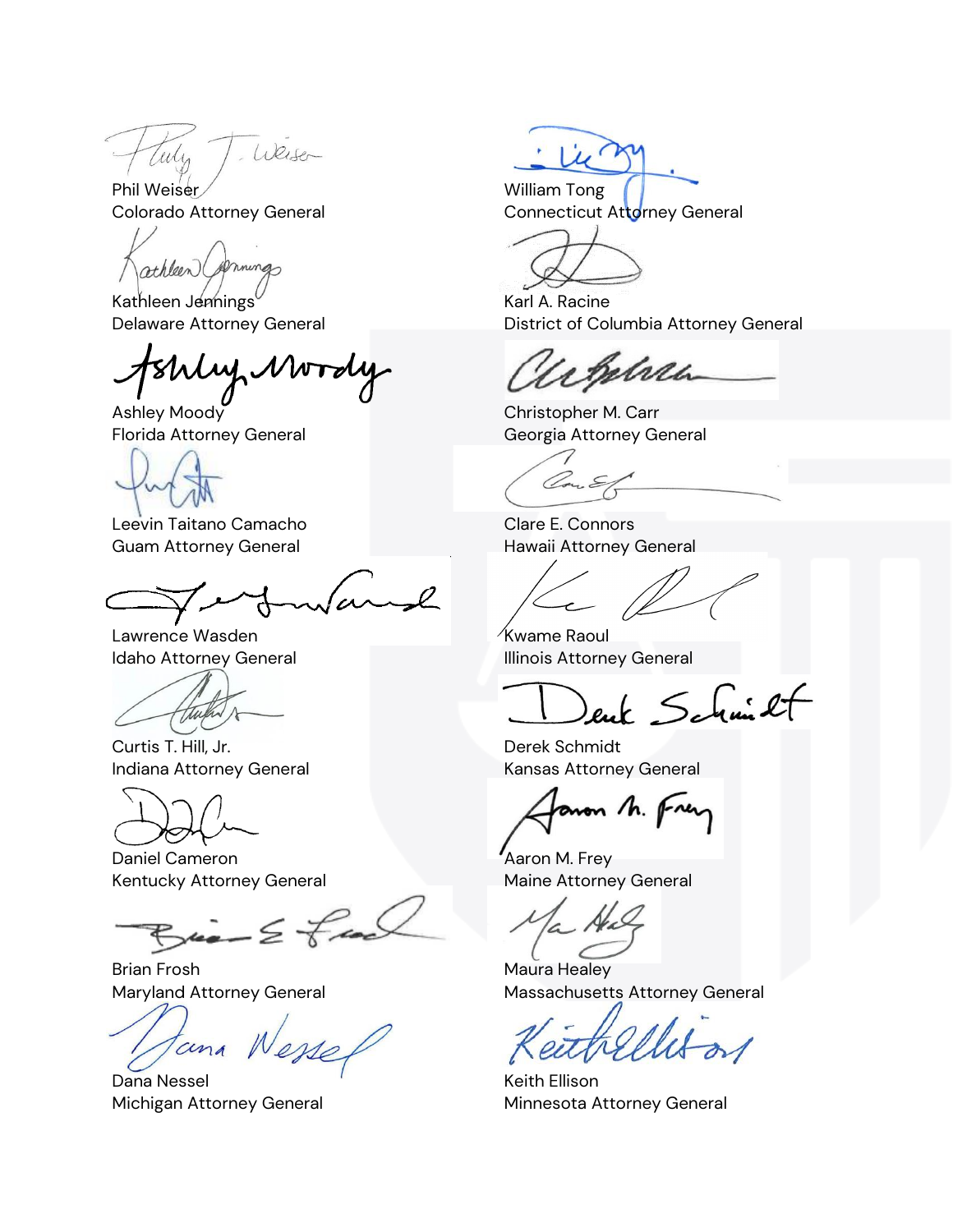$1c<sub>4</sub>$ 

Montana Attorney General Nevada Attorney General

Gordon MacDonald Gurbir S. Grewal New Hampshire Attorney General New Jersey Attorney General

Hector Balderas Letitia James New Mexico Attorney General New York Attorney General

lade Stá

Josh Stein Wayne Stenehjem North Carolina Attorney General North Dakota Attorney General

Monsmauber

Edward Manibusan Mike Hunter Northern Mariana Islands Attorney General Oklahoma Attorney General

Josente Ellu 7.

Ellen F. Rosenblum Josh Shapiro

sel & Gauan Naitrice

Inés del C. Carrau-Martínez **Peter F. Neronha** Acting Puerto Rico Attorney General **Rhode Island Attorney General** 

uson R Ray

Jason R. Ravnsborg **Herbert H. Slatery III** South Dakota Attorney General Tennessee Attorney General

Eric & Schnid

Lynn Fitch **Example 2** Eric S. Schmitt Mississippi Attorney General **Missouri Attorney General** 

Tim Fox **U** U Aaron D. Ford

tres

Mu.

Oregon Attorney General **Pennsylvania Attorney General**